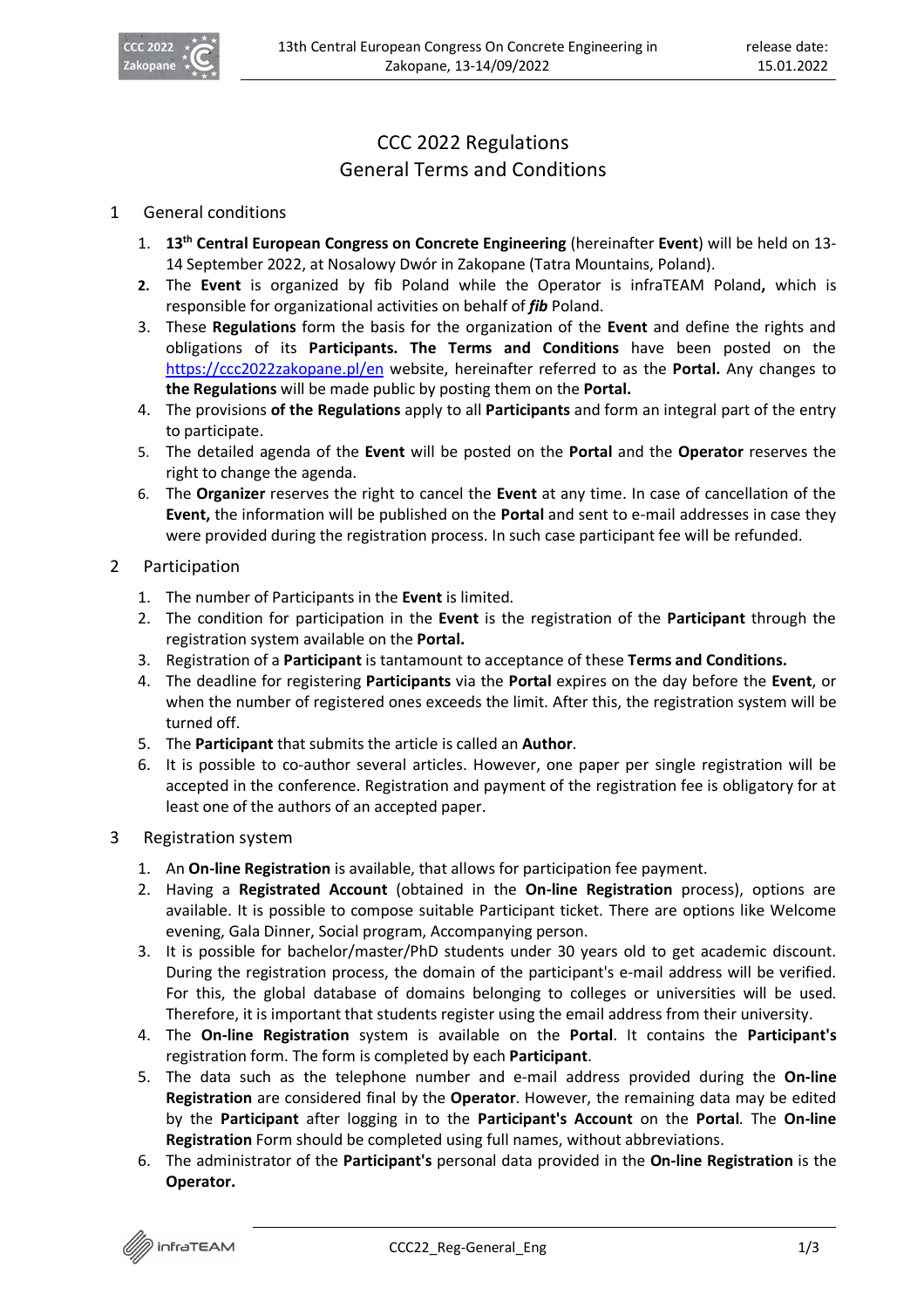

- 7. The personal data administrator may share the **Participant's** data with **Partners**, provided that the **Participant** expresses his voluntary consent during registration on the **Portal**.
- 4 Participation fee
	- 1. Participation fee prices are following:
		- a. Full delegate (Early bird) 250 EUR
		- b. Full delegate (Regular) 275 EUR
		- c. Student 150 EUR
	- 2. Full delegate fee includes:
		- a. Two lunches (Tuesday, Wednesday) and coffee breaks during the conference,
		- b. Badge, conference materials and gadgets,
		- c. Entrance to all sessions including presentations and topical keynotes,
		- d. Entrance to the expo zone,
		- e. Interactive networking sessions at the conference,
		- f. Publication of paper in the conference proceedings (available on the webpage),
		- g. Access to conference proceedings on the webpage,
		- h. Participation certificates.
	- 3. Student fee: Registered students will get the same opportunities as Full delegate except for the option of registering an accompanying person.
	- 4. Early bird reduction is active between 15.04.2022-30.06.2022.
	- 5. Additional options prices:
		- a. Welcome evening 50 EUR
		- b. Gala dinner 90 EUR
		- c. Social program 50 EUR
		- d. Accompanying Person 150 EUR
	- 6. Welcome evening (12/09/2022, 19:00-23:00) option includes: warm and cold buffet, deserts, drinks available for 4 hours, and open bar available for 2 hours.
	- 7. Gala dinner (13/09/2022, 20:00-24:00) option includes: served dinner, warm and cold buffet, deserts, drinks, open bar available for 4 hours, and entertainment.
	- 8. Social program (14/09/2022, 15:00-18:00) option includes: tickets for the cable car to Kasprowy Wierch, refreshments at the highest restaurant in Poland.
	- 9. The option of publishing in the ACE Journal and related fee are independent from the organizers and are not included in the participation fee. More details in following regulations (https://ccc2022zakopane.pl/downloads/CCC22\_ACE-Reg-Publications\_Eng.pdf).
	- 10. Participation is not guaranteed until full payment of the registration fee is received.
- 5 Cancellation of participation in the Event
	- 1. The Participant may resign from participation in the Event. The resignation should be made in the form of a written document with the Participant's handwritten signature, which must be sent before 01.05.2022 as a scan by e-mail to the address ccc2022@infrateam.eu.
	- 2. The Participant has the right to delegate in lieu of a person other than the notified person. Changes may be made at the latest 01.09.2022 by sending information by e-mail to ccc2022@infrateam.eu. The Change of Participant takes place immediately after sending a confirmation from the Operator.
	- 3. In case of illness or quarantine of **Participant**, there may be deviations from the procedure.
- 6 Complaints
	- 1. All complaints of the **Participants** to the **Operator** should be submitted in writing by registered letter with acknowledgement of receipt to the address of the **Operator's** registered.
	- 2. Complaints of **Participants** may be submitted no later than within 3 days from the date of termination of the **Event.**